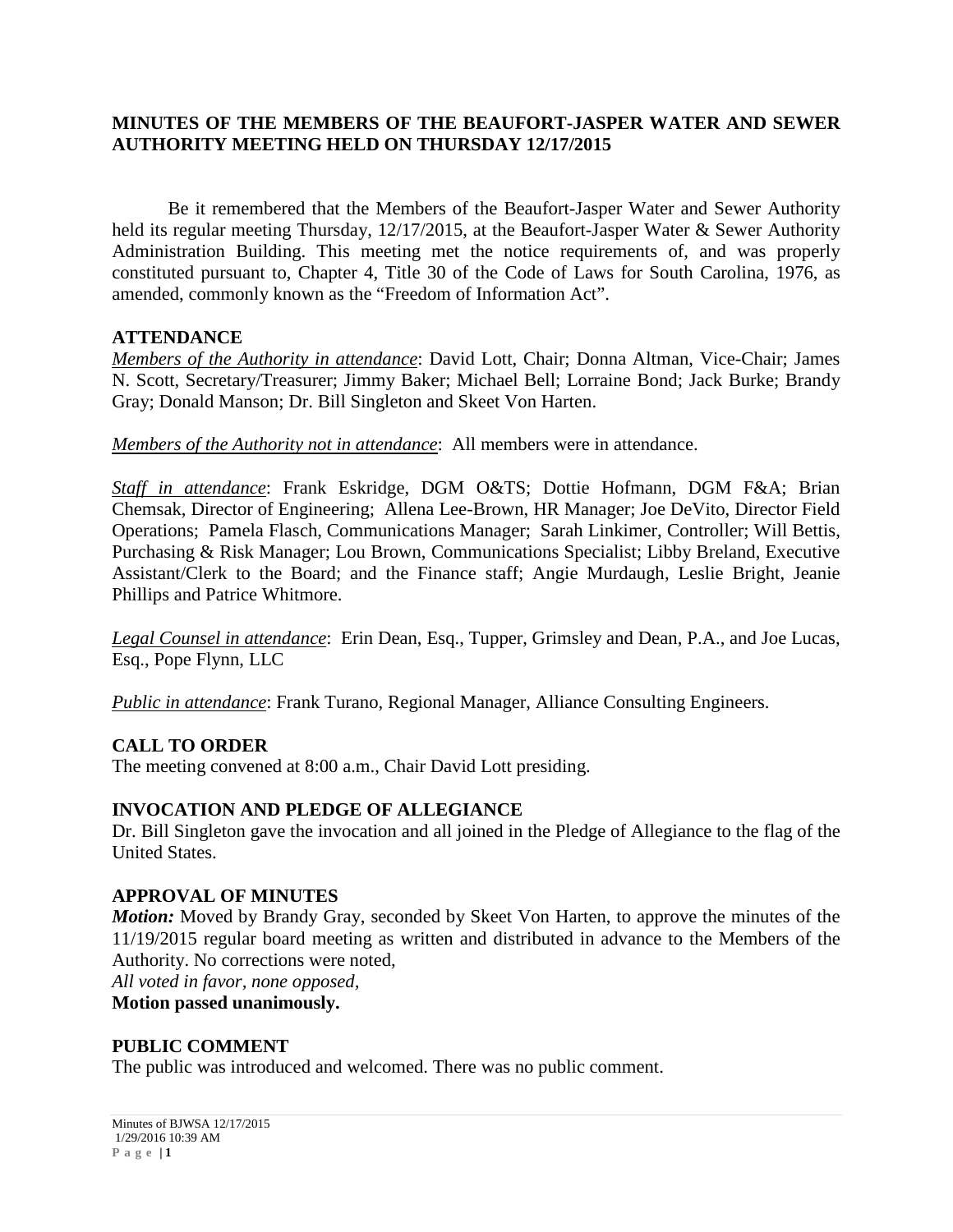# **APPROVING SERIES RESOLUTION FOR THE ISSUANCE AND SALE OF WATERWORKS AND SEWER SYSTEM REFUNDING REVENUE BOND, SERIES 2016.**

Joe Lucas discussed the option of using the forward delivery process, also referred to as a delayed delivery on the portion of the 2006 bonds that have already been advance refunded. The forward delivery option allows you to price the bonds as normal but deliver the bonds at a later date closer to their call date and inside the window to issue the bonds as a "current refunding" and therefore as tax exempt bonds. The pricing date for all of the bonds is January  $12<sup>th</sup>$  and the closings will occur in February 2016 for the Tax-Exempt portion and December 2016 for the Forward delivery portion. The underwriter and bond holder harbor the risk for the period between pricing and closing. The forward delivery option increases the overall savings by about 30% over numbers originally reported. The decision to use the forward delivery option will not be made until we get closer to the pricing date. Joe also discussed the changes in the market due to the federal interest rate increase. The Board gave Dottie Hofmann and staff the authorization to choose the best option based on the recommendation of the financial advisors. The Board highly recognized the staff and the consultants for their professional performance and it was reassuring that not only do we have great outside advisors, but also great financial professionals within the organization.

*Motion:* Finance Committee Chair Donna Altman, moved, seconded by Skeet Von Harten, to approve the Series Resolution for the Issuance and Sale of Waterworks and Sewer System Refunding Revenue Bond, Series 2016,

*All voted in favor, none opposed.* **Motion passed unanimously.**

# **PRESENTATION OF THE FY 2015 COMPREHENSIVE ANNUAL FINANCIAL REPORT (CAFR).**

Dottie Hofmann reported that this is the first year in a very long time that the CAFR was produced completely in-house, with the exception of using an outside printing company to print the document. All of the content, layout, edits and design were done by Pam Flasch and Sarah Linkimer and the photos were taken by Lou Brown. She recognized their collaborative effort in producing a professional yet eye pleasing document.

Sarah Linkimer recognized her entire finance department and their efforts during this audit process. (*Tammy Isham, Buyer and Don Johnson, Warehouse Coordinator were not present, but were recognized for their efforts as well).* She distributed copies of the 2015 CAFR. She then gave a power point presentation highlighting the year's achievements and challenges. The achievements were strong ratios, increasing capital contributions and improvement in our operating position. The challenges were declining usage, expense variances and GASB 68 and 71. A copy of the CAFR will also be made available on BJWSA's website at **[www.bjwsa.org](http://www.bjwsa.org/)** and available upon request.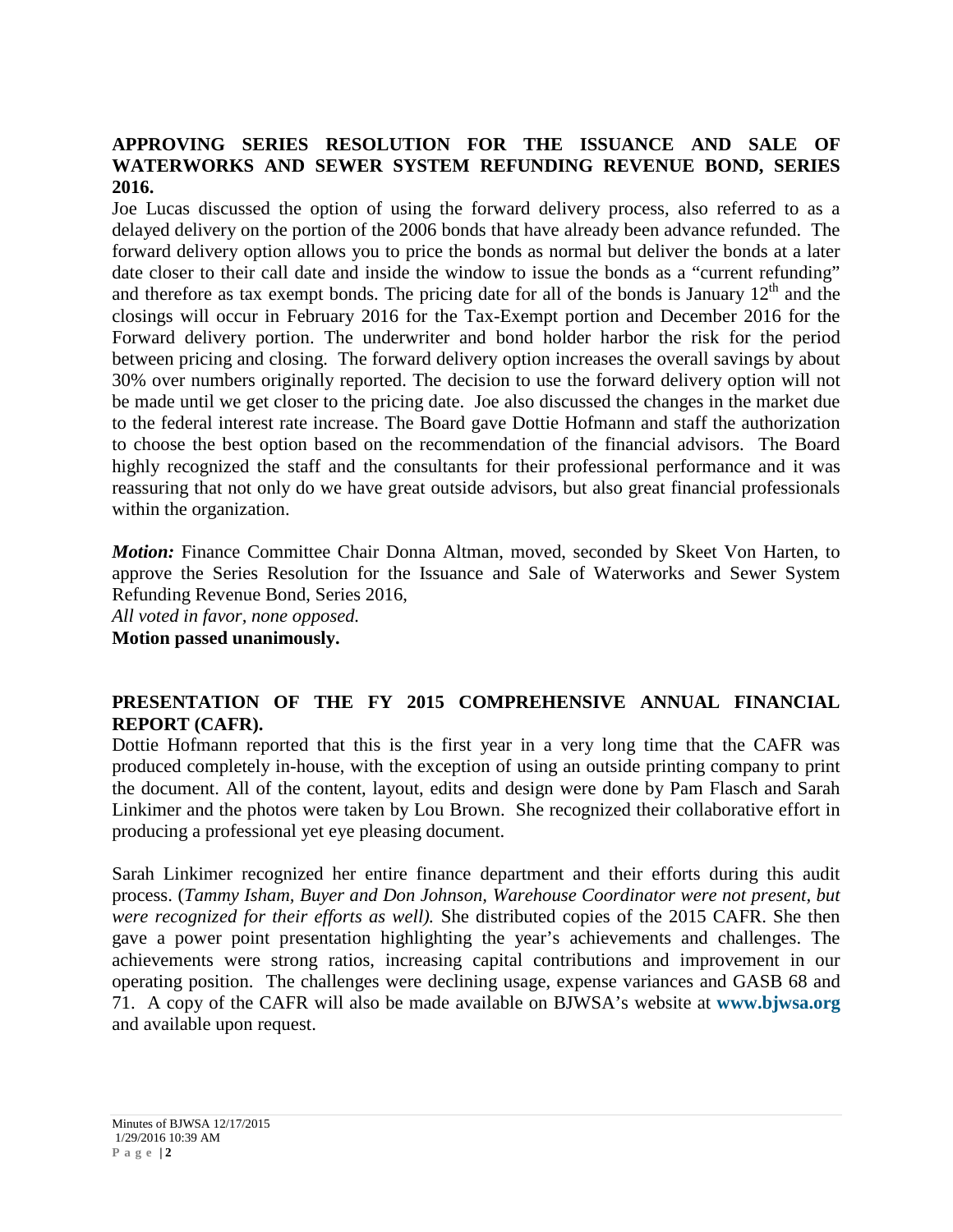## **GENERAL MANAGERS REPORT**

*Frank Eskridge submitted the following report on behalf of Ed Saxon who was on vacation:*

- 1. Safety Report **–** We experienced 1 minor incident in November, another vehicle backing accident, and we had no recordable injuries. We have reminded everyone about the importance of taking the proper precautions prior to backing to ensure they have a safe, clear area behind them. We have worked  $\sim$ 200,000 hours without a lost workday case. A reminder the safety & wellness festival is scheduled for March 11, 2016.
- 2. Savannah River Basin **–** Releases have returned the lakes to below flood stage levels. November was another above average rainfall month for the basin and the lakes are in good shape as we approach spring.
- 3. Jasper Ocean Terminal (JOT) **–** The port authorities of Georgia and South Carolina entered into a formal agreement to work together on developing the JOT and the permitting process which is expected to take 10 years has begun. The  $1<sup>st</sup>$  phase of the project is expected to cost \$3.5 billion and to be on-line in 2030.
- 4. Holiday Sharing Frank Eskridge expressed thanks to David Lott, Donna Altman and Lorraine Bond for attending the annual holiday sharing of the Authority and for judging the costume contest.
- 5. Promise Zone Update We continue to monitor the Promise Zone activity, and recently received an indication that there is an educational effort that we might be able to participate in; Pam and her staff are looking into that effort. Frank plans to contact the local USDA staff for a possibility of funding a water main project in Jasper County.
	- *Public Affairs Report.* Pamela Flasch submitted the following report:
		- Comprehensive Annual Financial Report (CAFR). The CAFR is here, and the winter/spring edition of *NewsSplash* is bound for mailboxes the last week of December.
		- 2016 Events Calendar. The Communications Department is developing a 360-degree view of 2016. We plan to have all events, deadlines and projects on the calendar by the January board meeting, after confirming them with senior leadership.
		- Annual Safety & Wellness Festival. The festival is re-scheduled for Friday, March 11, 2016.
		- Employee Fun Day. The fun day is scheduled for Saturday, April 23 at the Chelsea Plant.
		- Promise Zone. She is researching information on supporting an educational effort.

*A summary memo dated 12/3/2015, was included in the Board packet and is attached to these minutes and is made a part hereof.*

*Note: Brandy Gray left the meeting.*

### **COMMITTEE REPORTS**

*Report of the Executive Committee.* Committee Chair David Lott stated that the Executive Committee did not meet therefore had no report.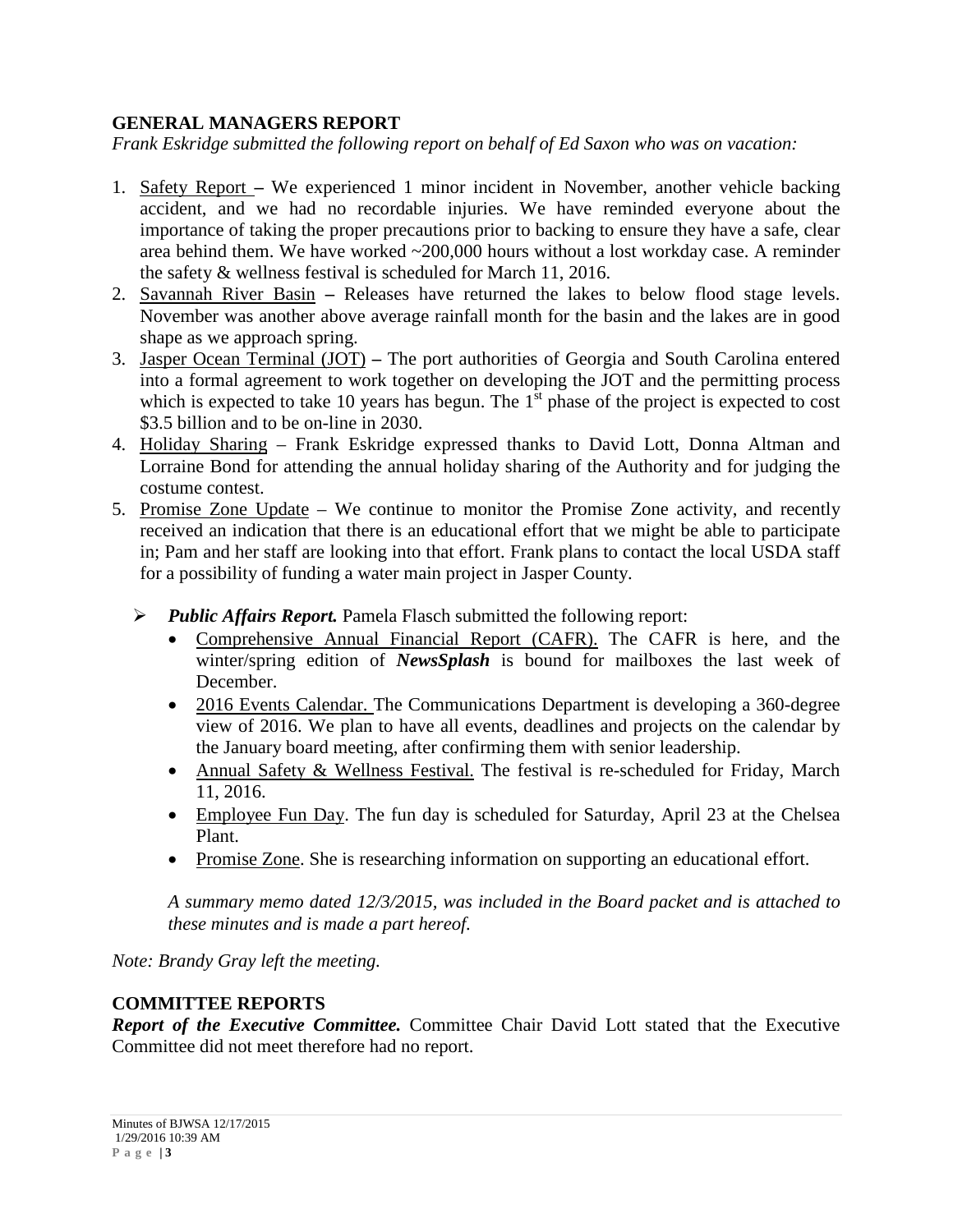*Report of the Capital Projects Committee.* Committee Chair Donald Manson reported that the Capital Projects Committee met on 12/9/2015 and reviewed the status of the Capital Program and Development Activity. A summary of noteworthy projects was included in the Board Packet. Some projects of note:

- Toy Fields Sewer System. The gravity system has been installed and the contractor is working on the pump station site.
- Hardeeville Water Line Replacement*.* Potter construction has completed the waterline along Stiney Road along with a bore under Church Road. The waterline from the tank has been installed and the boring contractor is going to finish up the bores and start the CSX bore after the holidays.
- Hardeeville Water Reclamation Facility Expansion. It has been decided by our Management and Engineering staff that the Preconstruction Services Contract with The Haskell Company will be terminated as described in a letter from the General Manager dated December 10, 2015. In order to proceed with the HWRF project in a traditional "design-bid-build" process, there will be additional design, larger clarifying tanks, and oxidation ditches will be added back into the project. This change in project approach is expected to produce the best combination of quality and cost, and hopefully result in an overall project cost savings. Frank Eskridge also added information on how the staff made their decision and developed the plan to move forward.

*A copy of the CIP Update memorandum from Brian Chemsak dated 12/5/2015 was included in the Board Packet and is attached to these minutes and is made a part hereof.*

*Report of the Finance Committee.* Committee Chair Donna Altman reported that the Finance Committee met on 12/10/2015 and submitted the following report:

- 11/30/2015 Interims. Total operating revenues were \$666 thousand under budget year-todate. Expenses were under budget year-to-date, \$512 thousand without depreciation and \$480 thousand with depreciation. Capacity fee revenues for 11/30/2015 were \$850 thousand, \$665 thousand over budget year-to-date. Cash is healthy, ratios are within our limits and policies; liquidity has increased from 2.69 to 4.56 for this fiscal year-to-date. The Authority's target liquidity is 2.2.
- 2016 Bond Refunding.The financial advisors were on telephonically and provided a presentation on the forward delivery refunding method. We were given opportunity for any remaining changes on the Series resolution that will go to the Board next Thursday.
- Audit Services RFP. We received a final copy of the audit services RFP which will be posted on December 11<sup>th</sup>. Finance committee members will be participating in the RFP process.
- Board Member Compensation. The committee received the Board member compensation policy and updated comparison information to review in advance of a discussion at the Board meeting.

*A copy of the financial report dated 11/30/2015, was included in the Board packet and is attached to these minutes and is made a part hereof.*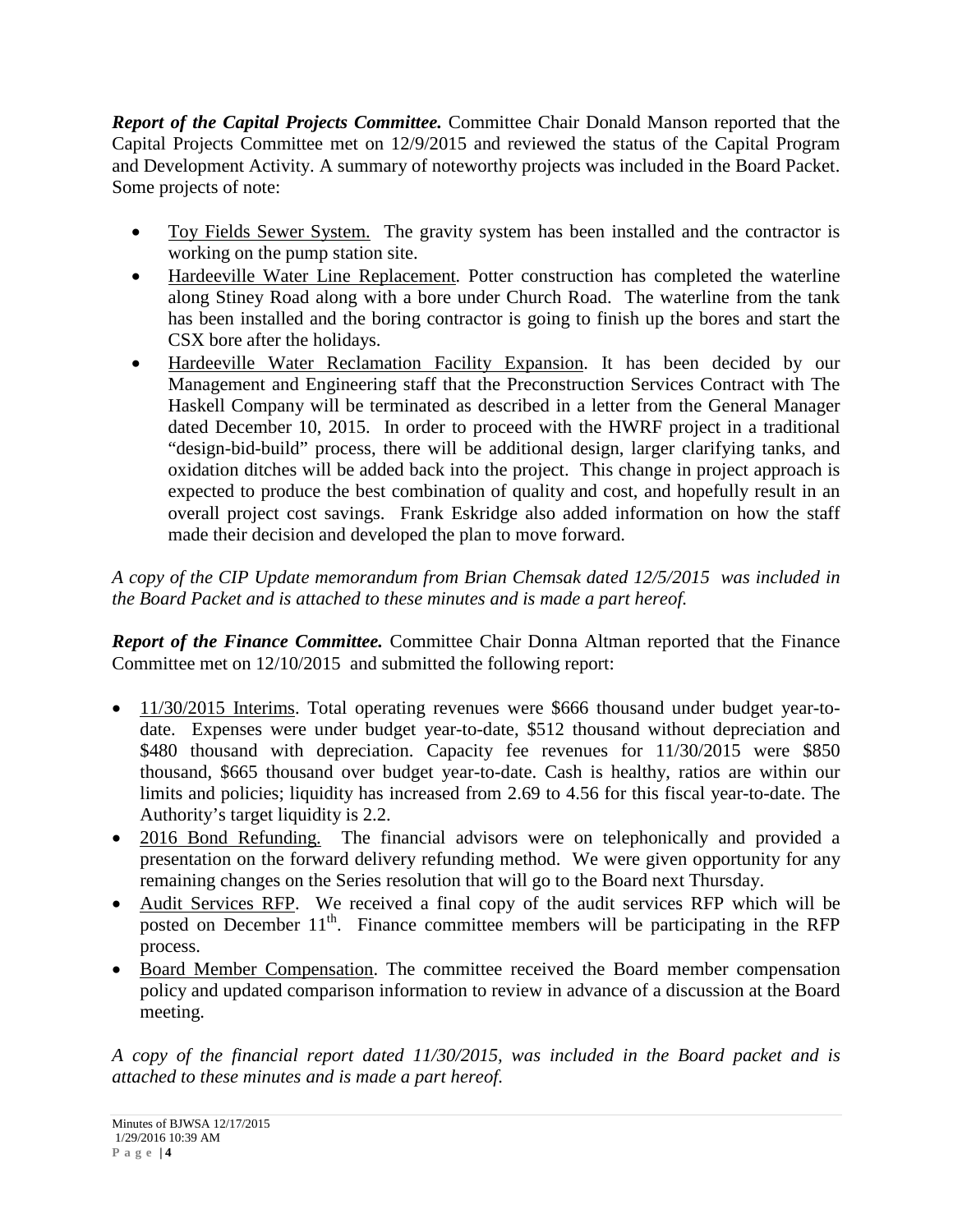*Report of the Personnel Committee.* Committee Chair Lorraine Bond reported that the Personnel Committee met on 12/8/2015 and submitted the following report:

- Safety Report. The committee also received the monthly safety report.
- Employee Actions Report. Reviewed were fiscal year-to-date statistics for new hires, promotions, reclassifications, transfers, demotions, terminations, retirements, vacancies, and turnover.
- Board Compensation. The November 2014 Board Compensation policy and updated board compensation information were reviewed.
- Benefits Update. HR continues to explore benefit options that add value. At the City of Beaufort's invitation, HR attended a webinar about a product called Healthiest You. It is an 800 line that connects to you a doctor 24/7. The doctor can assist with the most common conditions that take you to the ER at much less cost. The doctor can even call in prescriptions to your pharmacy, often at less cost than through our health insurance.
- CPM Credit Union. 96 of our 160 employees are members of the CPM credit Union. Given its popularity, Credit Union representatives recently held a reception to address employee questions.

### *Chairman Lott noted that he would schedule an Executive Committee meeting in January and will notify the members.*

#### **OLD BUSINESS**

#### **Approval of the FY 16 GM Goals.**

As reported at the November Board meeting, the FY 16 General Manager Goals and Objectives need to be finalized. The document has been reviewed by all members.

*Motion:* Vice-Chair Donna Altman, moved, seconded by Jimmy Baker, to approve the FY 16 General Manager Goals, document dated August 27, 2015, *All voted in favor, none opposed.*

## **Motion passed unanimously.**

*A copy of the document; FY16 General Manager Goals – Final August 27, 2015, is attached to these minutes and is made a part hereof.*

#### **NEW BUSINESS**

There was no new business to discuss.

### **PUBLIC COMMENT**

There was no public comment.

### (9:10 a.m.) **EXECUTIVE SESSION**

*Motion:* Vice-Chair Donna Altman moved, seconded by Lorraine Bond, to go into executive session for the purpose of discussing litigation matters regarding: Jarman, 10 Frontage Road, Smith/Van Zyle, Sadowsky, Adkins, and Sauls Funeral Home.

*All voted in favor, none opposed.*

**Motion passed unanimously.**